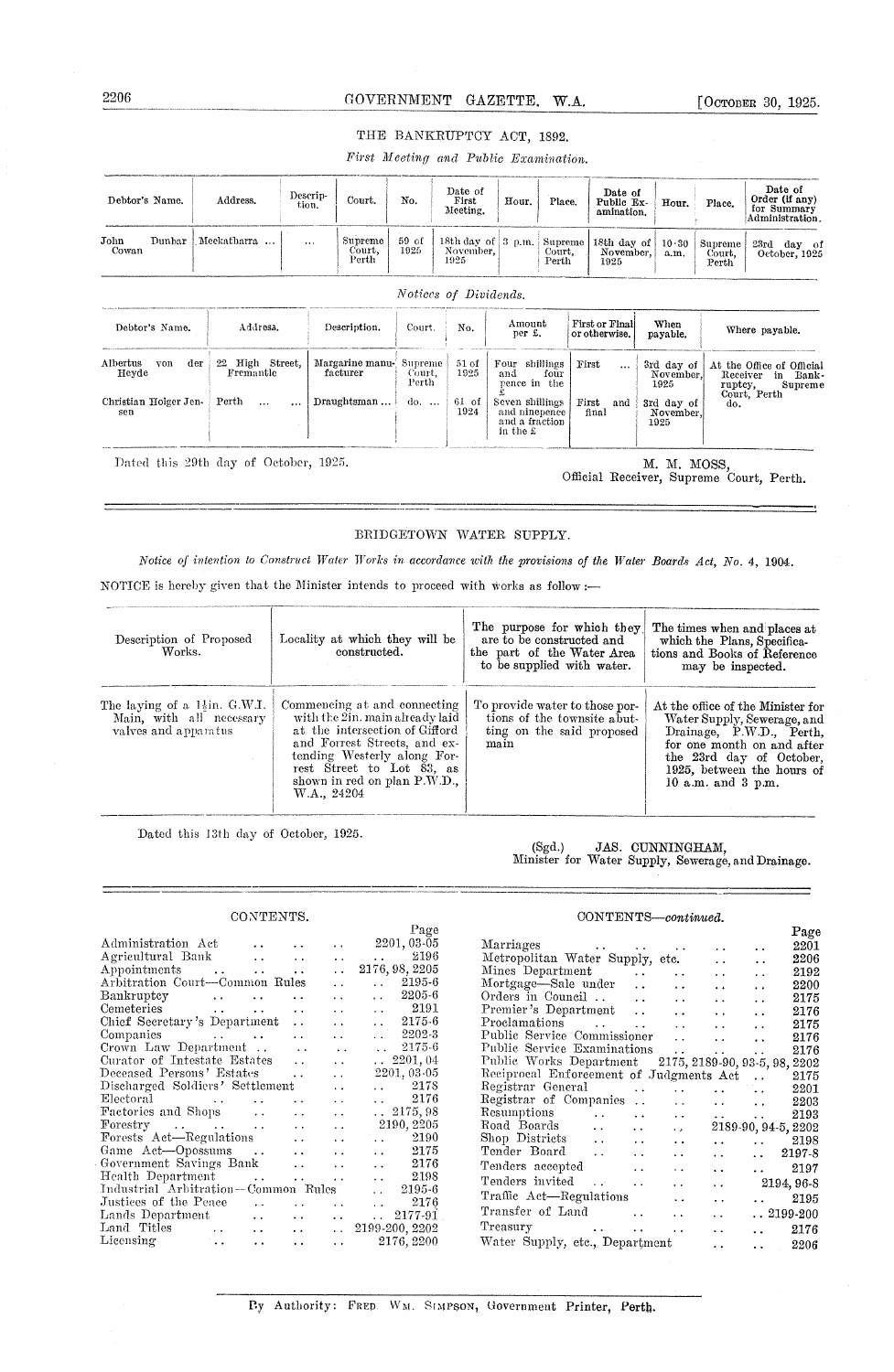

# Government Gazette

# PERTH, FRIDAY, 30 OCTOBER 1925 No. 49

© STATE OF WESTERN AUSTRALIA

### **CONTENTS**

Administration Act Agricultural Bank Appointments Arbitration Court—Common Rules Bankruptcy Cemeteries Chief Secretary's Department Companies Crown Law Department Curator of Intestate Estates Deceased Persons' Estates Discharged Soldiers' Settlement Electoral Factories and Shops Forestry Forests Act—Regulations Game Act—Opossums Government Savings Bank Health Department Industrial Arbitration—Common Rules Justices of the Peace Lands Department Land Titles Licensing Marriages Metropolitan Water Supply, etc. Mines Department Mortgage—Sale under Orders in Council Premier's Department Proclamations Public Service Commissioner Public Service Examinations Public Works Department Reciprocal Enforcement of Judgments Act Registrar General Registrar of Companies Resumptions Road Boards Shop Districts Tender Board